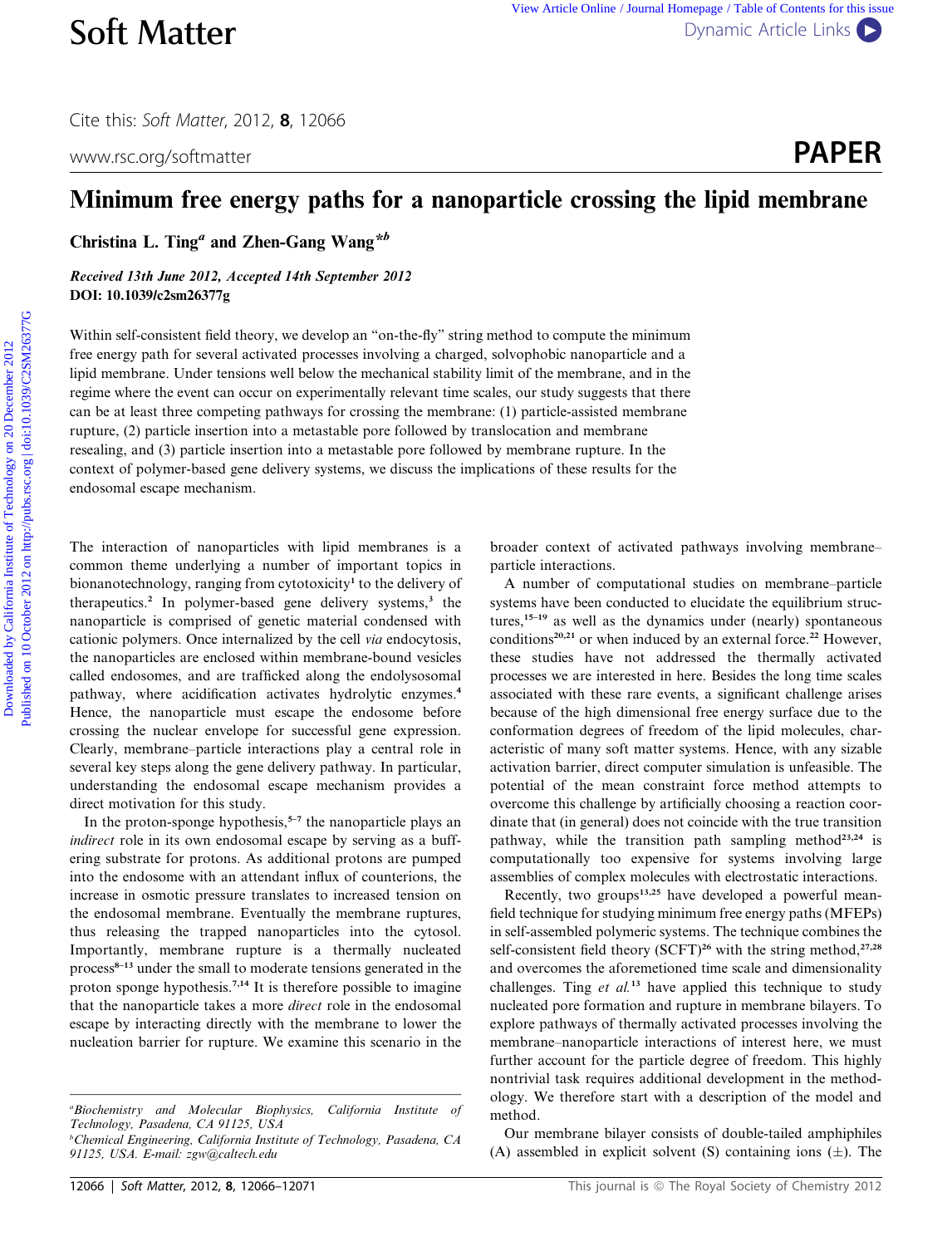amphiphiles are modeled as discrete Gaussian chains having a solvophilic head (H) segment of  $N_H$  negatively charged monomers with volume  $v_H$  and two solvophobic tail (T) segments, each consisting of  $N_T$  monomers with volume  $v_T$ . We note that in using the discrete Gaussian chain as our model, we have ignored the bending rigidity of the molecules. In reality, lipid molecules have bonds with limited flexibility; in particular, unsaturated lipids contain double bonds, or kinks. However, bond order parameters calculated from similar lattice models<sup>29–31</sup> in the same spirit as our discrete Gaussian chain model have shown good qualitative agreement with experimental results<sup>32-34</sup> and even excellent agreement with molecular dynamics simulations.<sup>35-37</sup> We use the Gaussian model primarily for convenience, as it is the simplest model that captures the conformational degrees of freedom of the lipid molecules.

The solvents are modeled as monomers with volume  $v<sub>S</sub>$  and the ions are represented as monovalent point charges of the elementary charge e. The short-ranged repulsion involving the monomer units is represented by an incompressibility condition everywhere in the system. We work in the grand canonical ensemble, where the number of molecules is determined from the respective chemical potential  $\mu_J$  (J = A, S,  $\pm$ ). In addition to the fluid species, there is a positively charged nanoparticle (P), whose density profile is defined by a cavity function that excludes the fluid species from its interior:<sup>38,39</sup>  $h_P(|\mathbf{r} - \mathbf{r}_P|) = \frac{1}{2}(1 + \tanh[(R_P - |\mathbf{r} - \mathbf{r}_P|)/w])$ . Here,  $R<sub>P</sub>$  is the particle radius, w is the width of the interface and  $r<sub>P</sub>$  is the particle position (in nm).

The essential contributions to the model are the chain connectivity of the amphiphiles, the incompressibility condition, the short-ranged pairwise interactions and the long-ranged electrostatic interactions. The derivation of the SCFT is described in detail in ref. 13, 18 and 26. We note that the model used in this work is in the same spirit as that used in the work of Katsov et al. in their study of membrane fusion in lipid bilayers.40,41 The final expression for the grand potential is:

$$
F = -\frac{e^{\mu_{\rm A}}}{v_{\rm A}} Z_{\rm A}[\xi_{\rm H}, \xi_{\rm T}] - \frac{e^{\mu_{\rm S}}}{v_{\rm S}} Z_{\rm S}[\xi_{\rm S}] - \frac{e^{\mu_{\rm \pm}}}{v_{\rm \pm}} Z_{\rm \pm}[\psi] + \int \mathrm{d}r \sum_{JK \in} \left[ \chi_{\rm JK} \phi_J \phi_{\rm K} + \frac{\kappa_J}{2} |\nabla \phi_J|^2 - \xi_J \phi_J \right] + \int \mathrm{d}r \left[ \chi_{\rm TP} \phi_{\rm T} h_{\rm P} + \psi \rho_{\rm c} - \frac{\varepsilon}{2} |\nabla \psi|^2 \right].
$$
 (1)

In this work,  $k_BT$  is used as the energy unit. Here the fields  $\phi_I$ ,  $\xi_L$ , (I = H, T, S) and  $\psi$  denote the monomer volume fraction, its conjugate potential, and the electrostatic potential fields, respectively. For notational conciseness we omit the r dependence in these field variables. The partition functions in the first line account for the Boltzmann weight of a single molecule in its respective field(s), and are given by:

$$
Z_{\rm A}[\xi_{\rm H}, \xi_{\rm T}] = \int d\mathbf{r} q_{\rm H}(\mathbf{r}, N_{\rm H}) e^{2\nu_{\rm H}\xi_{\rm H}} q_{\rm T}^2(\mathbf{r}, N_{\rm T} + 1),
$$
  
\n
$$
Z_{\rm S}[\xi_{\rm S}] = \int d\mathbf{r} \exp\{-\nu_{\rm S}\xi_{\rm S}\},
$$
  
\n
$$
Z_{\pm}[\psi] = \int d\mathbf{r} \exp\{\mp \psi e - u_{\pm}^{b}\},
$$
\n(2)

for the amphiphiles, solvents, and ions, respectively. Here  $q_H$  and  $q_T$  are the chain propagators used to obtain the single-chain statistics for each arm of the amphiphile.<sup>18</sup>  $u_{\pm}^{b} = e^{2}(8\pi a_{\pm} \varepsilon)^{-1}$  is the Born self-energy of an ion, where  $\varepsilon$  is the spatially varying dielectric constant (assumed to be a simple local volume-fraction weighted average) and  $a_+ = 0.1$  nm is the Born radius.

In eqn (1), the local and non-local parts of the pairwise interactions are captured by  $\chi_{JK}$  and  $\kappa_J$ , respectively.<sup>42</sup> Their values (see Table 1) are chosen to reproduce some known experimental properties of lipid membranes; in particular, the linear stretching modulus for our model is found to be  $210$  mN m<sup>-1</sup> (ref. 43). The solvophobicity of the nanoparticle is modeled by a Flory-like parameter  $\chi_{TP}$  that acts locally over the interfacial region of the particle and the total fixed charge density is defined as  $\rho_c = c_P h_P + (c_H/v_H)\phi_H$ . Here  $c_P$  is the charge density on the nanoparticle (in e nm<sup>-3</sup>) and  $c<sub>H</sub> = -0.05$  is the charge per<br>head monomer. The SCE equations are obtained by requiring head monomer. The SCF equations are obtained by requiring that eqn (1) be stationary with respect to variations in the fields,

i.e.  $\frac{\partial F}{\partial x}$  $\partial \omega$  $\left\| \begin{array}{l} \n\omega = 0, \text{ where } \omega = \phi_L, \xi_L, \psi. \text{ These equations are then} \n\end{array} \right\|_{\omega^*}$ solved iteratively until convergence, with the solutions corresponding to (meta)stable equilibrium states of the system.

However, our interest here is in the transition pathways between equilibrium states, and in particular the transition state. To map out these pathways, which necessarily include nonequilibrium states, we apply the string method to eqn (1). Briefly, we begin with a string of discrete states in the space defined by the density fields of the monomer species and the nanoparticle. The string is relaxed towards the MFEP by a twostep iterative procedure: (1) an evolution equation describing the steepest descent dynamics on the free energy landscape and (2) a redistribution of the states along the string. The latter step is key, as it prevents all the states from falling into one of the trivial equilibrium solutions. While the string method is easily implemented on a known free energy landscape, in SCFT the free energy as a functional of the densities is not known a priori. Thus we take an ''on-the-fly'' approach to traverse the free energy landscape by evaluating the gradients of eqn (1) using a combination of the external potential dynamics (EPD)<sup>45</sup> and hybrid particle field (HPF)<sup>38</sup> methods. analysis are modaled as dieserte Gaussien chain, horing a the Born effective parameter of Naps and His consistents of His gaussien control and the state of California Institute on 10 October 2012 on the state of Periodic

> More specifically, we first evolve the states for some time  $\Delta t$ according to the steepest descent dynamics of the density fields. This approach is similar to that taken in dynamic SCFT,<sup>46</sup> but for computational convenience (see also Ceniceros and Fredrickson<sup>47</sup> for the target density problem), we choose to reformulate the dynamics in terms of the fields  $\xi_I$ , using the EPD method:

$$
\frac{\partial \xi_1}{\partial t} = D_1 \frac{\delta F}{\delta \phi_1}.
$$
 (3)

Here  $D_1$  is a scalar mobility coefficient and  $\delta F/\delta \phi_I$  is the familiar functional derivative of eqn (1) so that  $\xi_1$  is updated by simple

Table 1 (L to R) The monomer volume, number of monomers, dielectric value,<sup>44</sup> gradient coefficient, and Flory parameters.  $c_{\pm} = 100$  mM for the bulk ion concentration

|   | $v_i$ | $N_{\rm i}$ | $\varepsilon_i$ | $K_i$ | $\chi$ iH         | $\chi_{iT}$              | $\chi$ <sub>iS</sub> |
|---|-------|-------------|-----------------|-------|-------------------|--------------------------|----------------------|
| Н | 0.05  |             | 50              |       | $\hspace{0.05cm}$ | 75                       |                      |
| т | 0.05  | 10          |                 | 8     | $\frac{1}{2}$     | _                        | 22                   |
| S | 0.15  |             | 80              |       |                   | $\overline{\phantom{a}}$ |                      |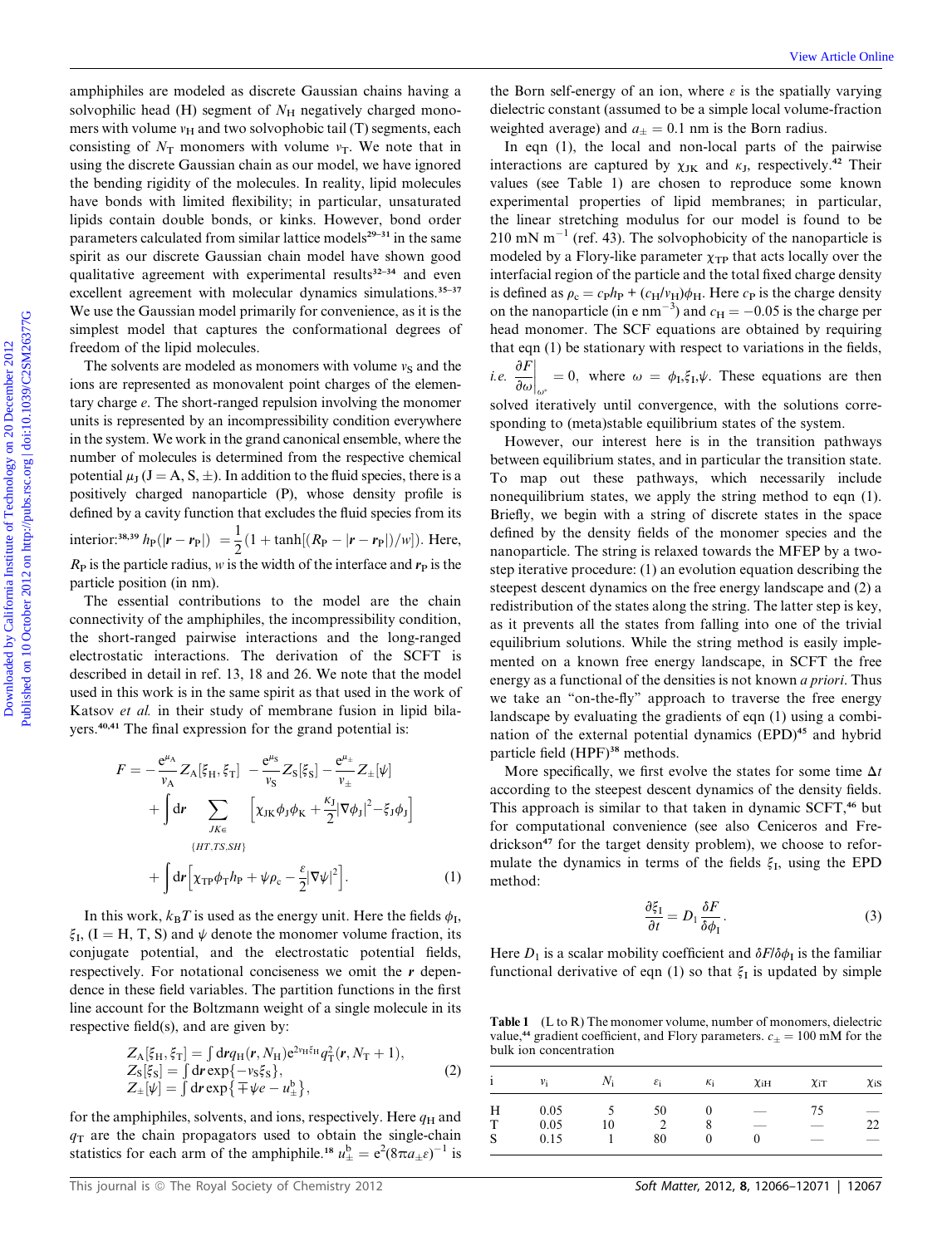time iteration methods.<sup>48</sup>  $\phi_I$  follows as usual by solving the modified diffusion equation for the chain propagators in the presence of the new  $\xi_L$ .<sup>18</sup> Next, we evolve the particle position  $r_P$ according to the HPF method developed by Sides et al.:<sup>38</sup>

$$
\frac{\partial \mathbf{r}_{\rm P}}{\partial t} = -D_2 \frac{\partial F}{\partial \mathbf{r}_{\rm P}} = -D_2 \frac{\partial F}{\partial h_{\rm P}} \mathbf{g} (\mathbf{r}_{\rm P} - \mathbf{r}), \tag{4}
$$

where  $g(r) \equiv \frac{1}{r} \frac{dh_P(r)}{dr} r$  is a vector function related to the derivative of the cavity function. The density fields and the particle position are then updated, subject to the incompressibility condition.

The second step in the string method involves a redistribution of the states along the string. In the simplest case, this is enforced by an equal arc-length reparametrization of the string based on the current densities, followed by a linear interpolation to obtain the new densities. The two dynamical equations (eqn (3) and (4)), followed by the reparametrization, are computed at every time step. Once converged, the string coincides with the MFEP. In what follows, we discuss the main results.

To understand the effect of the nanoparticle on membrane pore formation and rupture, we first consider the case in the absence of the nanoparticle, i.e. homogeneous rupture. The free energy barrier  $F_0^*$  diverges for a tensionless membrane and vanishes at a threshold tension  $\gamma_t = 5.1$ , corresponding to the onset of mechanical instability. Here, and in what follows, all energies are given in units of  $k_BT$  and all tensions in units of  $k_{\rm B}T$  nm<sup>-2</sup>. The structure and free energy of the transition state in the intermediate regime will depend on the membrane tension. For low tensions ( $\gamma = 0.6$ ) the transition state corresponds to a well-defined pore with  $F_0^* = 75$ , whereas for higher tensions ( $\gamma = 1.9$ ) the transition state corresponds to a solvenhilic stalk with 1.9) the transition state corresponds to a solvophilic stalk with  $F_0^* = 24$ ; see Fig. 1. Assuming an Arrhenius rate expression of the form  $k = u$  and  $F_0^*$  where  $u \ge 10$  us<sup>-1</sup> is a transition frequency form  $k = \nu \exp[-F^*]$ , where  $\nu \sim 10 \mu s^{-1}$  is a transition frequency<br>associated with the molecular relaxation <sup>49</sup> the event will take associated with the molecular relaxation,<sup>49</sup> the event will take place on experimentally relevant time scales if  $F^* \leq 25$ . Thus, nucleation is a relevant mechanism for homogeneous rupture of a membrane under moderate tensions ( $\gamma \geq 1.9$ ). Consideration methods.<sup>66</sup> of follows as usual by subing the<br>presence of the HBF properties in the particle persistion  $\frac{\delta r}{r} = -\frac{3}{2} \frac{\delta r}{r} = -\frac{3}{2} \frac{\delta r}{r} = -\frac{3}{2} \frac{\delta r}{r} = -\frac{3}{2} \frac{\delta r}{r} = -\frac{3}{2} \frac{\delta r}{r} = -\frac{3}{2$ 

Next, we proceed to examine the effect of a charged and/or solvophobic nanoparticle on the barrier to rupture, beginning with the low tension case ( $\gamma = 0.6$ ). The string is initialized between two fixed end states (see Fig. 2a and f) and evolved according to the algorithms described earlier. The resulting MFEP reveals the following pathway. Through electrostatic attraction, the positively charged particle adsorbs onto the surface of the negatively charged membrane. This metastable state is shown in Fig. 2b. From here, rupture takes place by a



Fig. 1 The transition state for homogeneous membrane rupture when  $\gamma = 0.6k_BT$  nm<sup>-2</sup> (a) and  $\gamma = 1.9k_BT$  nm<sup>-2</sup> (b). Contour plots show the lipid head densities in cylindrical coordinates (nm).



**Fig. 2** Membrane under low tension  $(\gamma = 0.6k_B T \text{ nm}^{-2})$ : states along the MEEP for membrane nunture in the presence of a papoparticle, where MFEP for membrane rupture in the presence of a nanoparticle, where  $R_{\rm P} = 4$  nm,  $c_{\rm P} = 0.5$  e nm<sup>-3</sup>, and  $\chi_{\rm TP} = 0$ .

two-step process. First, the particle pushes into and punctures the membrane, overcoming the first barrier; see Fig. 2c. Note that the trans leaflet, which is already thinned in Fig. 2b, is broken first and the cis leaflet is held intact by the electrostatic attraction to the particle. Once the membrane bilayer is broken, the particle sits in a highly transient metastable pore that is lined by lipid head groups, as shown in Fig. 2d. From here the membrane can expel the particle and reseal the defect. However to proceed to rupture, the pore must expand to some critical radius  $r^*$ ; see Fig. 2e. Importantly,  $r^* > R_P$  for this case and hence the second transition state is essentially the same as the transition state for homogeneous rupture; compare Fig. 2e with Fig. 1a.

In Fig. 3, the MFEP for rupture in the presence of a particle is plotted as a function of the true reaction coordinate s that defines the set of images along the string, and also as a function of the particle position z, for several values of membrane tension. In all cases, the charged nanoparticle first adsorbs onto the surface of the membrane, stabilizing the initial state. For the low tension case ( $\gamma = 0.6$ ), rupture then proceeds by the two barrier crossings described above: puncturing the membrane with rate  $k_1$  (Fig. 2c) and expanding the pore with rate  $k_2$  (Fig. 2e). The first of these is reversible, with backward rate  $k_{-1}$ , and the second, irreversible. Intermediate to the two transition states is the transient,



Fig. 3 Free energy on the MFEP  $(k_B T)$  for membrane rupture in the presence of a nanoparticle, where  $R_P = 4$  nm,  $c_P = 0.5$  e nm<sup>-3</sup>, and<br> $\gamma_{\text{eff}} = 0$ , as a function of the required a sordinate s and the particle  $\chi_{TP} = 0$ , as a function of the reaction coordinate s and the particle position z (nm, figure inset) for several values of tension  $(k_B T n m^{-2})$ . The nucleation barrier for homogeneous rupture is shown in parentheses.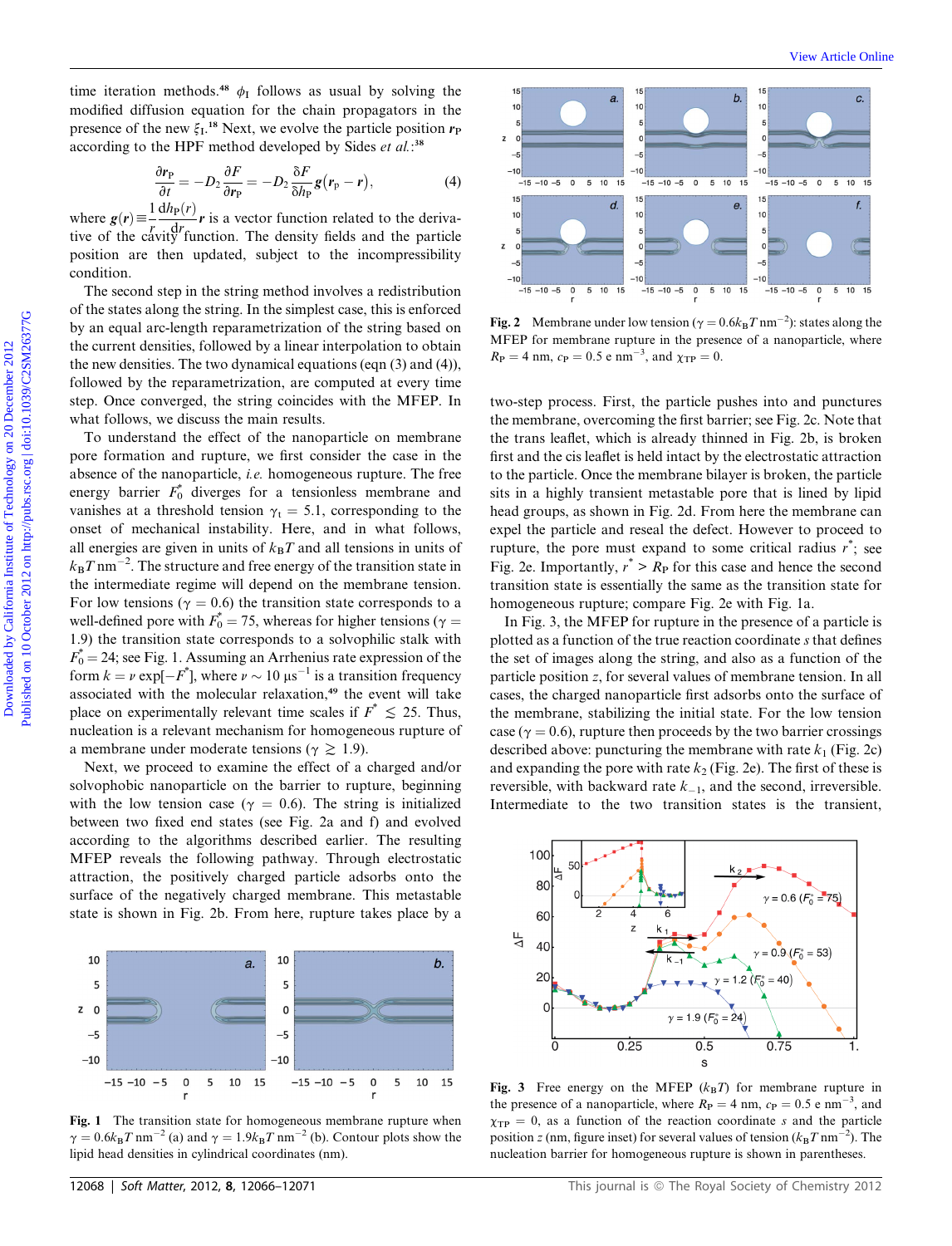metastable pore (Fig. 2d). The mean first-passage time for this two-step process is given by:

$$
\tau = \frac{1}{k_1} + \frac{k_{-1}}{k_1 k_2} + \frac{1}{k_2},\tag{5}
$$

and the rate may be approximated as  $J = \tau^{-1}$ , <sup>50,51</sup> Here, breaking<br>the surface of the membrane is the more energetically costly step. the surface of the membrane is the more energetically costly step, with  $F_1^* = 51$ . Furthermore, because the reverse rate  $k_{-1}$  for the transient state to expel the particle and reseal the pore is high transient state to expel the particle and reseal the pore is high  $(F_{-1}^* = 3$ , whereas  $F_2^* = 45$ ), rupture can effectively be considered<br>crossing a single barrier with  $F_1^* = 93$ . Recall  $F_2^* = 75$  for crossing a single barrier with  $F^* = 93$ . Recall  $F_0^* = 75$  for homogenous runture of the membrane under low tension. This homogenous rupture of the membrane under low tension. This result, of course, does not mean that rupture becomes less likely in the presence of the particle. Rather, by adsorbing onto the surface of the membrane, the particle lowers the free energy of the initial state so that relative to this state, the activation barrier is now higher. Rupture can still proceed via homogeneous nucleation at locations not involving a particle, but the particle does not assist in rupture under conditions of low tension.

In the proton sponge hypothesis, the membrane tension is believed to play an important role in the endosomal escape.<sup>7</sup> We find that with increasing tension, the metastable pore becomes more stable with respect to resealing  $k_{-1}$  but less stable with respect to rupture  $k_2$ , and eventually unstable altogether; see Fig. 3. In particular, for  $\gamma = 1.9$  rupture becomes a one-step activation process. To understand this result, recall that for this tension the transition state for homogeneous rupture is a solvophilic stalk with  $F_0^* = 24$  (Fig. 1b). The transition state for particle assisted membrane runture also corresponds to a sol particle-assisted membrane rupture also corresponds to a solvophilic stalk (Fig. 4c), but with a reduced barrier  $F^* = 18$ (Fig. 3). Here the positively charged nanoparticle is able to interact with both leaflets of the membrane to facilitate the formation of the stalk-like structure, thereby lowering the activation barrier to rupture. This result suggests a direct role of the nanoparticle in the endosomal escape, not previously envisioned in the proton sponge hypothesis, and illustrates the importance of having an induced tension on the membrane.

Next, we consider particle translocation as an alternate path for the endosomal escape. Here the particle crosses without rupturing the membrane. Beyond the delivery of medical therapeutics, particle translocation is of interest for understanding the mechanisms of nanoparticle cytotoxicity<sup>52</sup> and viral cell entry,<sup>53</sup> and is therefore of interest in its own right. We return to the membrane under low tension ( $\gamma = 0.6$ ) and the same particle considered previously  $(R_P = 4 \text{ nm}, c_P = 0.5 \text{ e nm}^{-3}, \chi_{TP} = 0)$ . The critical pore radius of the transition state for runture is larger critical pore radius of the transition state for rupture is larger than the radius of the particle. For successful translocation the



**Fig. 4** Membrane under moderate tension ( $\gamma = 1.9k_BT \text{ nm}^{-2}$ ): states along the MFEP for membrane rupture in the presence of a nanoparticle, where  $R_{\rm P} = 4$  nm,  $c_{\rm P} = 0.5$  e nm<sup>-3</sup>, and  $\chi_{\rm TP} = 0$ .

particle only needs to create a pore large enough to pass through, and thus we expect translocation to be the preferred pathway over rupture. Although still highly unlikely, translocation is indeed the more favorable mechanism for crossing the membrane, where  $\overline{F}^* = 54$  (Fig. 5, purple  $\star$ ).

To lower the barrier to the regime where translocation can occur on experimentally relevant time scales, we consider the effects of the particle size, charge and solvophobicity. Particles smaller than the critical pore radius for homogeneous rupture should translocate more easily. Reducing the particle size to  $R_P$  = 2 nm while maintaining the same charge density and solvophobicity, we find that the free energy barrier is indeed lowered to  $\vec{F}$  = 39 (Fig. 5, red  $\triangle$ ), which is still on the high side for thermally activated translocation. With the reduced particle size, we increase the charge density to  $c_P = 1.5$  e nm<sup>-3</sup>, and find the free energy barrier is increased to  $F^* = 51$  (Fig. 5, black  $\bigcirc$ ). This free energy barrier is *increased* to  $F^* = 51$  (Fig. 5, black  $\bigcirc$ ). This result can be rationalized by noting that the density of negatively charged amphiphilic heads is higher for an intact membrane compared to a pore with high curvature. Thus the particle gains more favorable electrostatic interactions by adsorbing onto the surface rather than inserting into a pore. Instead, if we increase the particle solvophobicity by setting  $\chi_{TP} = -2$ , the particle is able to interact with the solvophobic tail region of the membrane, thereby lowering the free energy barrier for translocation to  $F^*$  = 33 (Fig. 5, blue  $\Box$ ). The mass of Tep 2d). The mean find-puesque time for this particle only exact transforming to be the preferent published on the the particle of the properties of the particle of the particle of the particle of the particl

Based on these results, we find that translocation of a charged and/or solvophobic nanoparticle through a membrane under low tension is unlikely to occur by thermal activation. However, particle translocation becomes possible upon increasing the membrane tension. Taking into account the particle with the lowest free energy barrier for translocation ( $R_P = 2$  nm,  $c_P =$ 0.5 e nm<sup>-3</sup>,  $\chi_{\text{TP}} = -2.0$ , we increase the membrane tension to  $\alpha = 1.5$  and find that the particle inserted into the middle of the  $\gamma = 1.5$  and find that the particle inserted into the middle of the membrane is now in a metastable state along the MFEP; see Fig. 5, orange  $\nabla$ . Translocation is now a two-step process, the first barrier corresponding to particle insertion, with  $F_1^* = 19$ , and the second barrier corresponding to expelling the particle and the second barrier corresponding to expelling the particle and resealing the pore, with  $F_2^* = 10$ . Using eqn (5), we compute the rate for translocation and find  $I =$  way [-10.6] indicating that rate for translocation and find  $J = v \exp[-19.6]$ , indicating that the process can occur on experimentally relevant time scales.



Fig. 5 Free energy on the MFEP  $(k_B T)$  for particle translocation as a function of the particle position  $z$  (nm) for different tensions and particle parameters. The values in parentheses correspond to:  $\gamma$  ( $k_B T$  nm<sup>-2</sup>),  $R_F$ (nm),  $c_P$  (e nm<sup>-3</sup>), and  $\chi_{TP}$ .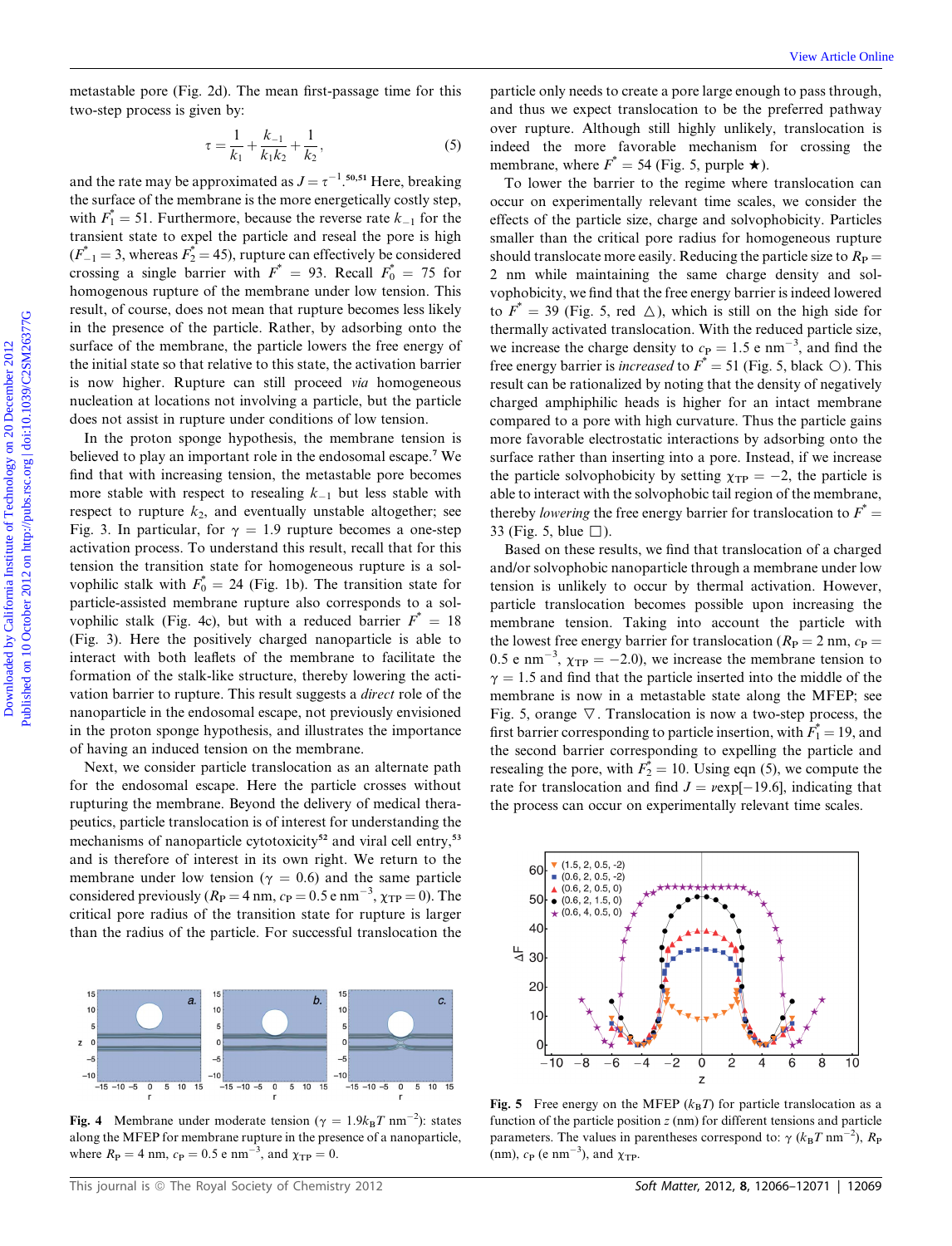Interestingly, the critical nucleus for homogeneous rupture in this case is a pore on the order of the size of the particle. Therefore, the electrostatic attraction between the positively charged nanoparticle and the negatively charged amphiphilic heads are able to stabilize the pore, preventing rupture. Based on this result, we can imagine a third pathway for crossing the membrane barrier: particle insertion into the metastable pore followed by rupture. From our MFEP calculation, we find  $F_1^* =$ 10 ionowed by rupture. From our MFEP calculation, we find  $F_1 = 19$  and  $F_{2'}^* = 8$  for insertion and rupture, respectively, so that the overall rate for crossing the two barriers is  $I =$  weyp[-19.11]. Note overall rate for crossing the two barriers is  $J = v \exp[-19.1]$ . Note that in the earlier mechanism depicted in Fig. 2 and 3, the metastable state is a partially punctured membrane, whereas here the metastable state is a membrane pore with a fully inserted particle.

We conclude with some general remarks on transition pathways for a nanoparticle to cross the bilayer membrane, and some implications for the endosomal escape in gene delivery systems. Our results indicate at least three competing pathways: (1) particle-assisted membrane rupture, (2) particle translocation followed by membrane resealing, and (3) particle insertion into a metastable pore followed by membrane rupture. These results suggest a direct role of the nanoparticle in the endosomal escape, not envisioned in the proton sponge hypothesis. In all cases, sufficiently high membrane tension is required for the activation barriers to be surmountable on realistic time scales, suggesting that the osmotic pressure component of the proton sponge hypothesis is crucial for the successful endosomal escape of the nanoparticles. This conclusion is consistent with the theoretical work of Yang and May,<sup>14</sup> which shows that the nanoparticle alone would not lead to enough osmotic pressure to induce sufficient membrane tension, and that some excess free polymers are needed. Experimental studies revealed that the presence of these free polymers can increase the gene transfection efficiency by up to two orders of magnitude.<sup>54,55</sup> In what follows, we summarize our findings on the three activated transition pathways. Intosciality, the article makers for homogeneous rurture in<br>
this case in a pare in the cost of the particle matched transition and the particle match points are controlled to provide the cost of Technology on the set of

For particle-assisted membrane rupture, a key consideration is the membrane structure at the transition state, which is primarily controlled by the membrane tension. In particular, the membrane tension must be sufficiently high, so that the size of the transition state  $(e.g. a solvophilic$  stalk) is on the order of the particle radius. Once this criterion is met, the charges on the particle should be enough to promote the adsorption onto and subsequent puncture of the membrane but not so much as to stabilize the pore. The particle solvophobicity is unimportant in this case, since rupture occurs before the particle can interact with the solvophobic tail region of the membrane.

In the case of particle translocation, increasing particle charge increases the barrier because the particle gains more favorable electrostatic interactions by adsorbing onto the surface of the membrane rather than inserting into a pore. In contrast, increasing particle solvophobicity decreases the barrier for translocation because the particle inserted into a pore can interact favorably with the lipid tails. Again, membrane tension is critical to reaching barriers surmountable on realistic time scales. With sufficient tension, the pore with a particle inserted into the center of the membrane becomes a metastable state on the MFEP to translocation. This state suggests—and indeed we find—another transition pathway from this metastable state: pore expansion, leading to rupture.

The mode of crossing the membrane bilayer depends on the membrane tension and the particle properties. Here, we have considered particle radius, charge density and solvophobicity. Even within this set of parameters, we have not exhaustively explored the space for the most likely transition pathways. With the introduction of other types of interactions, for example specific ligand–receptor interactions<sup>21</sup> or different geometries,<sup>22</sup> it should be possible that any of the pathways can become most favorable. The types of calculations illustrated in this work can be used to identify the optimal conditions for selecting a particular pathway.

Finally, the methodology developed in this work represents the most advanced theoretical technique for describing transition pathways in soft condensed matter systems that also include hard-particle degrees of freedom. We expect the method to be useful for studying a wide range of activated events beyond membrane systems, for example, in nanoparticle polymer composites.38,56,57

## Acknowledgements

The authors would like to thank Daniel Appelö for many helpful discussions. This work was supported by the Joseph J. Jacobs Institute for Molecular Engineering for Medicine and by a Sandia National Laboratory Fellowship to C.L.T. The computing facility on which the calculations were performed is supported by an NSF-MRI grant, Award no. CHE-1040558.

## References

- 1 N. Lewinski, V. Colvin and R. Drezek, Small, 2008, 4, 26.
- 2 R. Duncan, Nat. Rev. Drug Discovery, 2003, 2, 347.
- 3 D. W. Pack, A. S. Hoffman, S. Pun and P. S. Stayton, Nat. Rev. Drug Discovery, 2005, 4, 581.
- 4 B. Alberts et al., Molecular Biology of the Cell, Garland Science, 5th edn, 2007.
- 5 J. Haensler and F. C. Szoka, Bioconjugate Chem., 1993, 4, 372.
- 6 J. Behr, Chimia, 1997, 51, 34.
- 7 N. D. Sonawane, F. C. Szoka and A. S. Verkman, J. Biol. Chem., 2003, 278, 44826.
- 8 L. Fournier and B. Joós, *Phys. Rev. E: Stat., Nonlinear, Soft Matter* Phys., 2003, 67, 051908.
- 9 V. Talanquer and D. Oxtoby, J. Chem. Phys., 2003, 118, 872.
- 10 T. Tolpekina, W. den Otter and W. Briels, J. Chem. Phys., 2004, 121, 12060.
- 11 O. Farago and C. D. Santangelo, J. Chem. Phys., 2005, 122, 044901.
- 12 P. A. Boucher, B. Joós, M. J. Zuckermann and L. Fournier, Biophys. J., 2007, 92, 4344.
- 13 C. L. Ting, D. Appelö and Z.-G. Wang, Phys. Rev. Lett., 2011, 106, 168101.
- 14 S. Yang and S. May, J. Phys. Chem., 2008, 129, 185105.
- 15 V. V. Ginzburg and S. Balijepalli, Nano Lett., 2007, 7, 3716.
- 16 A. Alexeev, W. E. Uspal and A. C. Balazs, ACS Nano, 2008, 2, 1117.
- 17 Y. Li and N. Gu, J. Phys. Chem. B, 2010, 114, 2749.
- 18 C. L. Ting and Z.-G. Wang, Biophys. J., 2011, 100, 1288.
- 19 R. C. Van Lehn and A. Alexander-Katz, Soft Matter, 2011, 7, 11392.
- 20 H. Lee and R. G. Larson, Molecules, 2009, 14, 423.
- 21 R. Vácha, F. J. Martinez-Veracoechea and D. Frenkel, Nano Lett., 2011, 11, 5391.
- 22 K. Yang and Y. Q. Ma, Nat. Nanotechnol., 2010, 5, 579.
- 23 C. Dellago, P. G. Bolhuis, F. S. Csajka and D. Chandler, J. Phys. Chem., 1998, 108, 1964.
- 24 P. G. Bolhuis, D. Chandler, C. Dellago and P. L. Geissler, Annu. Rev. Phys. Chem., 2002, 53, 291.
- 25 X. Cheng, L. Lin, W. E. P. Zhang and A.-C. Shi, Phys. Rev. Lett., 2010, 104, 148301.